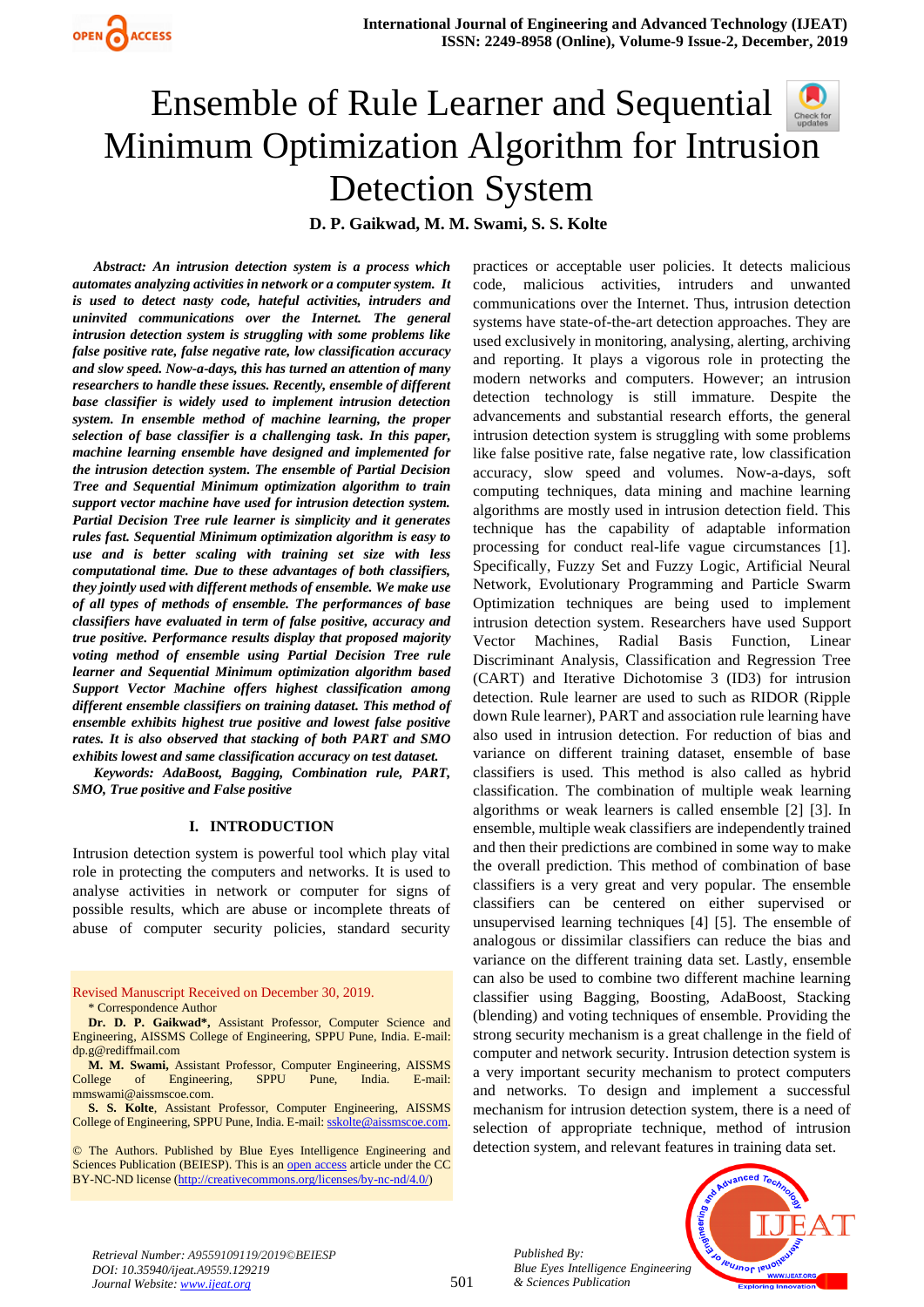The irrelevant features in training dataset do not help in increasing the accuracy and unnecessary increase the model building time. Due to high model building time, most of the existing systems cannot deploy on line. To overcome these problems, we have implemented a novel intrusion detection system using Genetic algorithm and ensemble classifiers.

In this paper, the ensemble of PART rule learner and SMO based Support Vector Machine base classifiers have used for intrusion detection system. The Genetic algorithm has used for selection of relevant features from training dataset, which helped to reduce the training time. The rest of the paper is ordered as follows. In Section 2, the literature survey papers are described. Section 3 describes the ensemble classifier. Section 4 discusses the experimental results. Finally, Section 5 is devoted to conclude the paper.

## **II. LITERATURE SURVEY**

Number of attempts has been made to implement intrusion detection systems. In this section, we present some important proposals made by researchers.

Heba Ezzat Ibrahim et.al, [6] have used Naïve Bayes C4.5 and multilayer perceptron to implement intrusion detection system. The proposed intrusion detection system is multilayer. Juvonen and Sipola [7] have proposed online anomaly detection system using un-supervised learning method and combination rule extraction algorithm. The rules are generated by using Conjunctive rule extraction algorithm. Muameret.al, [8] have used data mining and expert system to implement intrusion detection system. The system have implemented in WEKA. Efficiency of detection, overall performance and false positive rate are better than the existing systems. Pandaa et.al, [9] have implemented intrusion detection system unsupervised and supervised learning methods. The system is hybrid intelligent approach for intrusion detection system. Marchetti et.al, [10] have proposed framework for intrusion detection system. It is based on two unsupervised classifier. Pseudo-Bayesian probability correlation and Self-Organizing maps are used to identify the different kinds of multistep attacks. Shrinivasu et.al, [11] have used Genetic Algorithm weight extraction algorithm to extract and improve weights between the neurons of artificial neural network. This GA-NN based intrusion detection is effectively used to identify the intrusions in network. Kumar [12] have implemented ensemble based intrusion detection system. He used boosting method to implement NFBoost ensemble algorithm. The adaptive hybrid Neuro-fuzzy system has used for classification DDoS attacks.

Krawczyk et.al, [13] have used clustering method for intrusion detection system. The clustering method is used to partition training data set. The clusters are used to train a one-class classifier. These classifiers are combined together to implement OCClustE architecture. This proposed OCClustE is used to the formation of a pool of M classifiers for each of the target classes. Chebrolu et.al, [14] have implement system to select significant features from training dataset. He has used Bayesian networks and CART for selection of features and classification. Mukkamalaa et.al, [15] have implemented ensemble method of machine learning using Artificial neural network, SVM and Multivariate Adaptive Regression Splines.

Authors have studied the performances of artificial neural network, Support Vector Machine and Multivariate Adaptive Regression Splines. They observed that the performance of ensemble classifier is superior in the individual's performance. He also studied and addressed different ensemble methods using hard and soft computing techniques. Menahem et.al, [16] have used five base classifier for intrusion detection system. The combination of these base classifiers have suggested for detecting the malware in the network. The five base classifiers from different families of classifiers have used to form ensemble classifier. Liu et.al, [17] have used SVM as a base classifier for implementing ensemble classifier. This new ensemble chaffier is used for learning from imbalanced datasets. It is used with a combination of over-sampling and under-sampling technique. It is used to integrate the classification results of weak base classifiers constructed individually on the processed data. Obimbo [18] have used SOFM based intrusion detection system. This system is ranking system based on SOFM. This system trains many SOFMs separately instead of one for improving precision on classification rate. It also used for increasing classification accuracy by reducing false positive rate on each type of attacks. D P Gaikwad [19] [20] have implemented Ripple down Rule learner for intrusion detection system. The ensemble methods have been used and analyzed to study the performances of individuals.

## **III. ENSEMBLE AND BASE CLASSIFIERS**

In this section, the introduction of base classifiers has given in short. The detail ensemble of these classifier have described in detail.

## **A. Partial Decision Tree as Base Classifier**

There exists many rule learner algorithms of soft computing and machine learning to generate rules from decision trees. The C4.5 and RIPPER are two main schemes for rule learning. Both the schemes operate in two stages. The C4.5 first induces an initial rule set and then refines the rule set using complex optimization stage by discarding the individual rule. RIPPER does the same thing by adjusting individual rules. These two schemes can be combined to produce optimal rule sets. This combination of two schemes of rule learning is called as a Partial Decision Tree (PART). This combined scheme does not require any complex optimization stage. The algorithm to combine C4.5 and RIPPER is very simple, effective and straightforward. This scheme, initially builds decision tree which is pruned to reduce size of tree. This pruned tree is build using current set of instances. The best leaf which gives largest coverage is then transformed in the rule. Then decision tree is castoff by removing cover instances from the training dataset. This process is repeated for all set of instances of the training dataset. This process is called separate-and–conquer strategy. PART algorithm produces rule sets which are more accurate than RIPPER's rule set.

*Retrieval Number: A9559109119/2019©BEIESP DOI: 10.35940/ijeat.A9559.129219 Journal Website[: www.ijeat.org](http://www.ijeat.org/)*

502

*Published By: Blue Eyes Intelligence Engineering & Sciences Publication* 

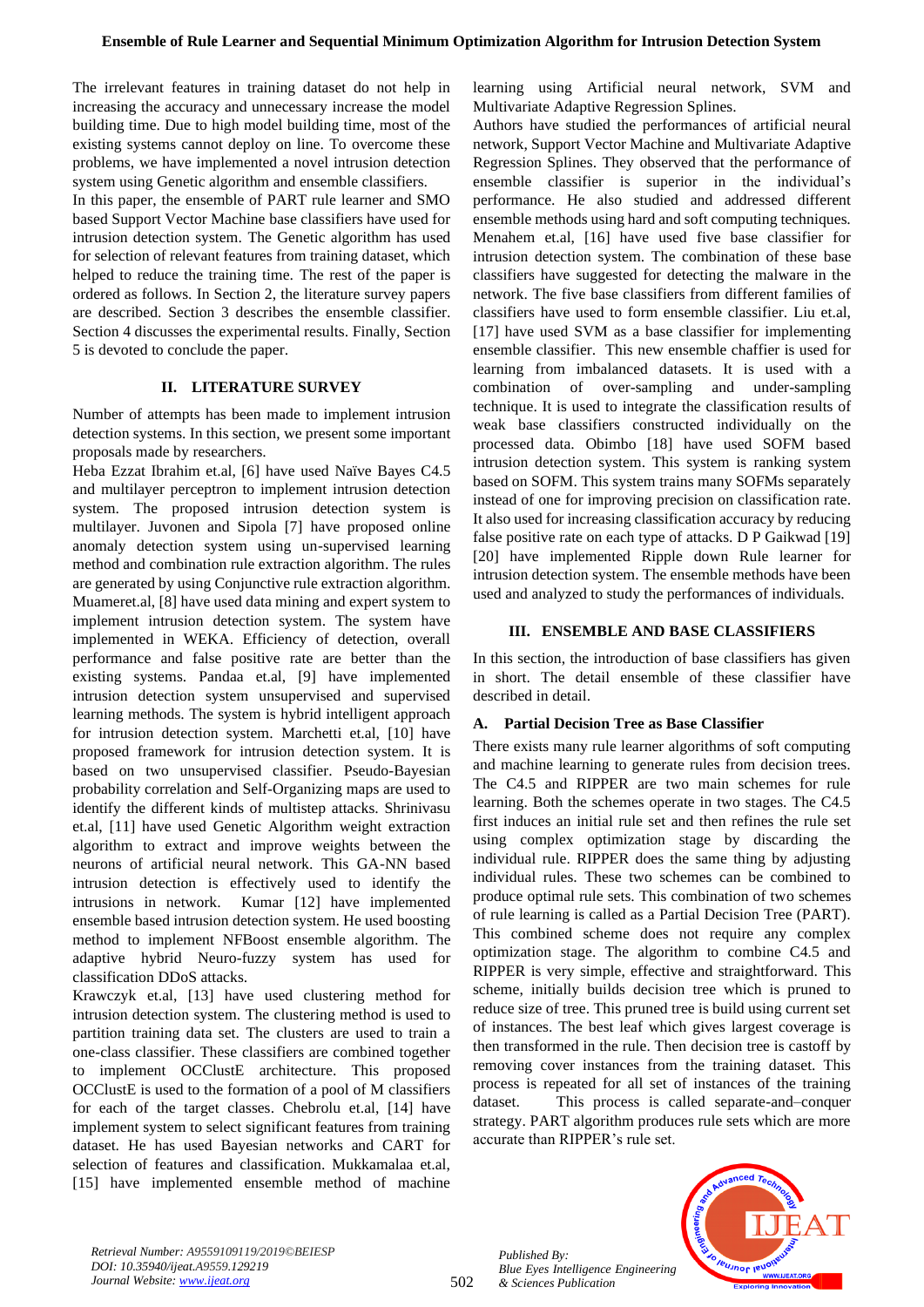

PART's rule sets are as accurate as C4.5's rule set and the size of rule sets of PART is about of the same size of the C4.5 rule set. The performance of PART is fast because it does not need any post processing [21]. These features of Partial decision tree enable us to select as a base classifier for ensemble

### **B. Sequential Minimum Optimization algorithm to train Support Vector Machine**

The SMO algorithm is row action method which is closely related to Bregman's optimization algorithms [22] [23]. These optimization algorithms are used to solve convex programming problems. The convex problems are solved with linear constraints. In this algorithm, each step plans the present primal point onto each constraint. Algorithms are iterative in nature.

Bregman's algorithm can solve the QP problem without modification. Support vector machine QP problem is solved by using Sequential Minimal Optimization algorithm. It is very simple algorithm that can train Support vector machine problem without any extra matrix storage. It is used to decay the total QP problem into QP sub-problems. Sequential Minimal Optimization is used to solve the smallest possible optimization problem at all steps. To obey a linear equality constraint, Sequential Minimal Optimization algorithm uses two Lagrange multipliers. The benefit of Sequential Minimal Optimization algorithm lies in the fact that solving for two Lagrange multipliers can be done. Using Sequential Minimal Optimization algorithm, very large Support vector machine training problems can fit in memory of computer. Sequential Minimal Optimization algorithm is also used to improve scaling and computation time of Support vector machine [24]. It acts very well on Support vector machines where many of the Lagrange multipliers are at certain. Sequential Minimal Optimization plays well for linear Support vector machines with sparse inputs, even for non-linear Support vector machines. The computation time of kernel can be decreased by directly speeding up Sequential Minimal Optimization algorithm. Chunking Support vector machine learning algorithm applies a majority of its time in the QP code. Chunking Support vector machine learning algorithm cannot take advantages of either the sparseness of the input data or linearity of the Support vector machine. On large problems, the Sequential Minimal Optimization perform well since its scaling with training set size is improved than chunking algorithm. Sequential Minimal Optimization algorithm can be 15 times faster than nonlinear SVM and 1200 times faster than linear SVMs.

### **C. Proposed Ensemble of base classifiers**

In ensemble, initially different base classifiers are constructed using different training datasets. Then, trained base classifiers are combined together using different methods of combination. AdaBoost and Bagging methods work on single base classifier which uses sunsets of training dataset. AdaBoost and Bagging uses different subsets of training datasets for various training. The selection of subsets of training datasets is done using different methods of sampling theorems. In voting method, base classifiers from different family are combined together to take advantages of different classifiers. Different base classifiers are combined in different ways using combination rules. The key condition for an ensemble classifier is that the base classifiers should autonomous to perform better than a single base classifier. For precise classification, choice of base classifier is very vital step in voting ensemble technique.

In this paper, PART rule learner and SMO algorithm have combined together for voting based ensemble using different combination rules. Rule Learners and function based base classifier offer low generalization error and show higher classification accuracy. This was reason for selecting these classifiers as base classifiers. In this paper, NSL\_KDD training dataset have used for training ensemble and base classifiers. In ensemble, training datasets  $D_1$  and  $D_2$  are sampled from NSL\_KDD dataset D. The size of each dataset is equal in number but distributions of samples are not identical. Each base classifier is constructed using training set  $D_1$  and  $D_2$ . The ensemble classifier can be obtained by using unlike combining rules. The equation 1 is used to combine predictions of base classifiers. Base classifiers are combined using different combination rule to predict the class of test sample. The combined voting will result in an ensemble decision for class GO.

 $C^*$  (x) = (Combination Rule) (C<sub>1</sub>(x), C<sub>2</sub>(x)). (1)

Following algorithm describes the procedure for combination of base classifiers. This clue is inspired by the general technique of ensemble of multi classifier. The algorithm leads with the division method of the pre-processed NSL\_KDD dataset. Base classifiers are trained in parallel using sub training datasets. For finalizing class of test sample, all classifiers are combined using different combination.

**Algorithm.** Building ensemble classifier.

**Input:** NSL\_KDD training D and testing T datasets. Begin:

- 1. Sampling of  $D1$  and  $D2$  datasets
- 2. Build PART and SMO using  $D_1$  and  $D_2$ .
- 3. For each  $t \in T$  Do
- 4.  $C^*$  (t) = Voting Combination Rule ((C1 (t), C2 (t)).

 End. (Where Vote= combination rule (E.g. Majority vote) **Output**: Ensemble Classifier C\*.

## **IV. EXPERIMENTAL RESULTS**

This section describes the performance analysis of intrusion detection system using a rule learner and a function based classifier. In specific, the combination of PART Rule leaner and SMO based SVM have investigated and applied. Initially, the performances of base classifiers have been described in detail. Secondly, ensembles classifier's performances are evaluated in term of false, true positives and classification accuracy. For training and testing, the Intel (R) CORE™ i5-3210M CPU @ 2.50GHz with 8 GB RAM with 64 bit operating is used.

 Initially, the intrusion detection systems have implemented using two base classifiers. The performance of base and ensemble classifiers have studied and analyzed on cross validation, training and test datasets. The performance of classifiers have assessed in terms of false positive, classification accuracy and true positive. The classification accuracy on unseen dataset or test dataset is important for classifiers.

> *Published By: Blue Eyes Intelligence Engineering & Sciences Publication*



*Retrieval Number: A9559109119/2019©BEIESP DOI: 10.35940/ijeat.A9559.129219 Journal Website[: www.ijeat.org](http://www.ijeat.org/)*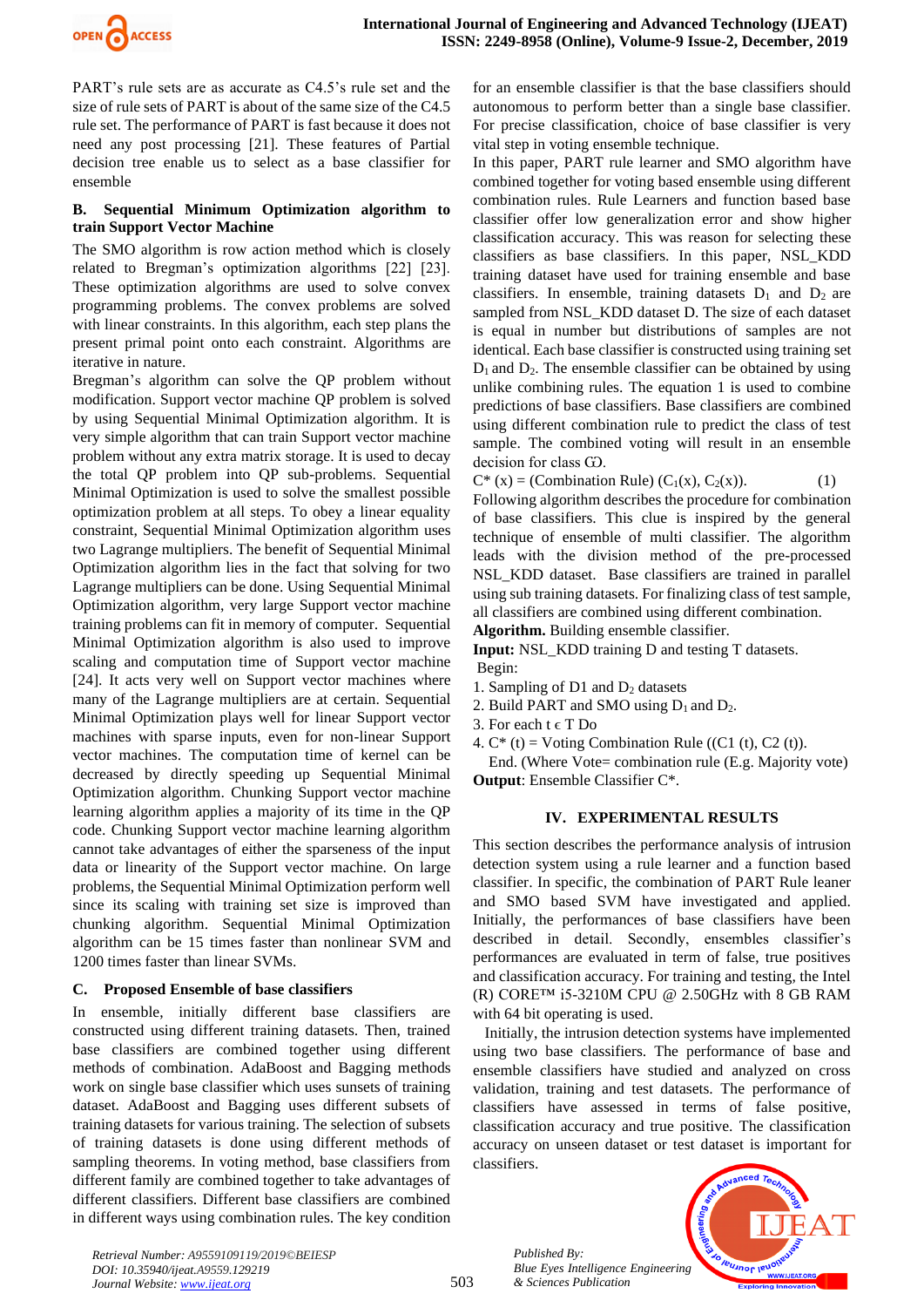Table I shows the performance analysis of each classifier and ensemble classifiers. According to Table I and Fig.1, ensemble of PART and SMO algorithm based SVM using majority voting combination rule exhibits higher accuracy as compared with individual base classifiers. Table II shows the true and false positive values of different base classifiers. According to Table II ensemble using majority voting combination of PART and SMO Algorithm based SVM shows higher true positive rate than individual base classifier on test dataset.

| Table-I: Performance analysis of base classifier and |                      |  |  |
|------------------------------------------------------|----------------------|--|--|
|                                                      | ensemble classifiers |  |  |

| <b>Classifier</b>                        | <b>Training</b> | <b>Cross</b><br><b>Validation</b> | <b>Testing</b> |
|------------------------------------------|-----------------|-----------------------------------|----------------|
| <b>SMO</b>                               | 93.73%          | 93.73%                            | 72.21%         |
| <b>PART</b>                              | 99.81%          | 99.66%                            | 77.79%         |
| Majority<br>Voting<br>(Part)<br>and SMO) | 99.69%          | 99.50%                            | 78.76%         |



**Fig.1. Classification Accuracies of base and ensemble classifiers.**

| Table-II: Performance analysis of base classifier and |  |  |  |  |  |
|-------------------------------------------------------|--|--|--|--|--|
| ensemble classifiers                                  |  |  |  |  |  |

| <b>Ensemble</b><br><b>Classifiers</b> | Training | Cross<br>Validation | <b>Testing</b> |
|---------------------------------------|----------|---------------------|----------------|
| AdaBoost<br>(PART)                    | 99.91%   | 99.70%              | 77.79%         |
| Bagging(PART)                         | 99.85%   | 99.73%              | 78.67%         |
| Stacking(PART)                        | 53.46%   | 53.46%              | 43.08%         |
| AdaBoost(<br>SMO)                     | 93.73%   | 93.73%              | 72.14%         |
| Bagging (SMO)                         | 93.73%   | 93.73%              | 72.14%         |
| Stacking (SMO)                        | 53.46%   | 53.46%              | 43.08%         |
| <b>Random Forest</b>                  | 99.91%   | 99.59%              | 77.32%         |

Secondly, the intrusion detection systems have implemented using different ensemble methods using base classifiers. AdaBoost, Bagging and Voting methods of ensemble using base classifiers have used for intrusion detection system. The

*Retrieval Number: A9559109119/2019©BEIESP DOI: 10.35940/ijeat.A9559.129219 Journal Website[: www.ijeat.org](http://www.ijeat.org/)*

Random forest ensemble also have used for the same. The performance of base and ensemble classifiers have studied and analyzed on cross validation, training and test datasets. The performance of classifiers have assessed in terms of true positive, classification accuracy and false positive rates. The classification accuracy on unseen dataset or test dataset is important for classifiers. Table III shows the performance analysis of each ensemble using base classifier and Random forest. According to Table III and Fig. 2, Bagging of PART rule learner offers higher classification accuracy as compared to other ensemble classifiers on test dataset. It shows that Bagging of PART exhibits higher accuracy than other ensemble of SMO based SVM and Random forest on test dataset.



**Fig.2. Classification Accuracies of base and ensemble classifiers.**

According to Table IV, Bagging of PART rule learner offers higher true positive rate than other ensemble classifier with SMO algorithm based SVM and Random Forest on test dataset.

It is observed that bagging of PART rule learner offers 78.6684 % classification accuracy with 0.787 true positive rates. The majority voting method of ensemble using PART and SMO algorithm based SVM offers classification accuracy 78.7571 % with 0.788 true positive and 0.168 false positive rates. Finally, majority voting method of ensemble using PART rule learner and SMO algorithm based SVM offers highest classification and true positive rates with lowest false positive rate among different ensemble classifiers. It is also can observe that stacking of both PART and SMO exhibits same accuracy on test dataset.

## **V. CONCLUSIONS**

In this paper, PART rule leaner and SMO algorithm based Support Vector Machine classifiers have used for intrusion detection system. Initially, two base classifiers have studied and implemented for intrusion detection system. Ensemble method is very effective way to reduce the false positives in classification. In second phase, ensemble classifiers are used for intrusion detection. PART Rule Learner and Support Vector machine using SMO have used as base classifier because they provide low training and generalization error. The performances of these base classifiers and ensemble

classifier have evaluated in terms of classification accuracy, true and false positives.

*Published By: Blue Eyes Intelligence Engineering & Sciences Publication* 

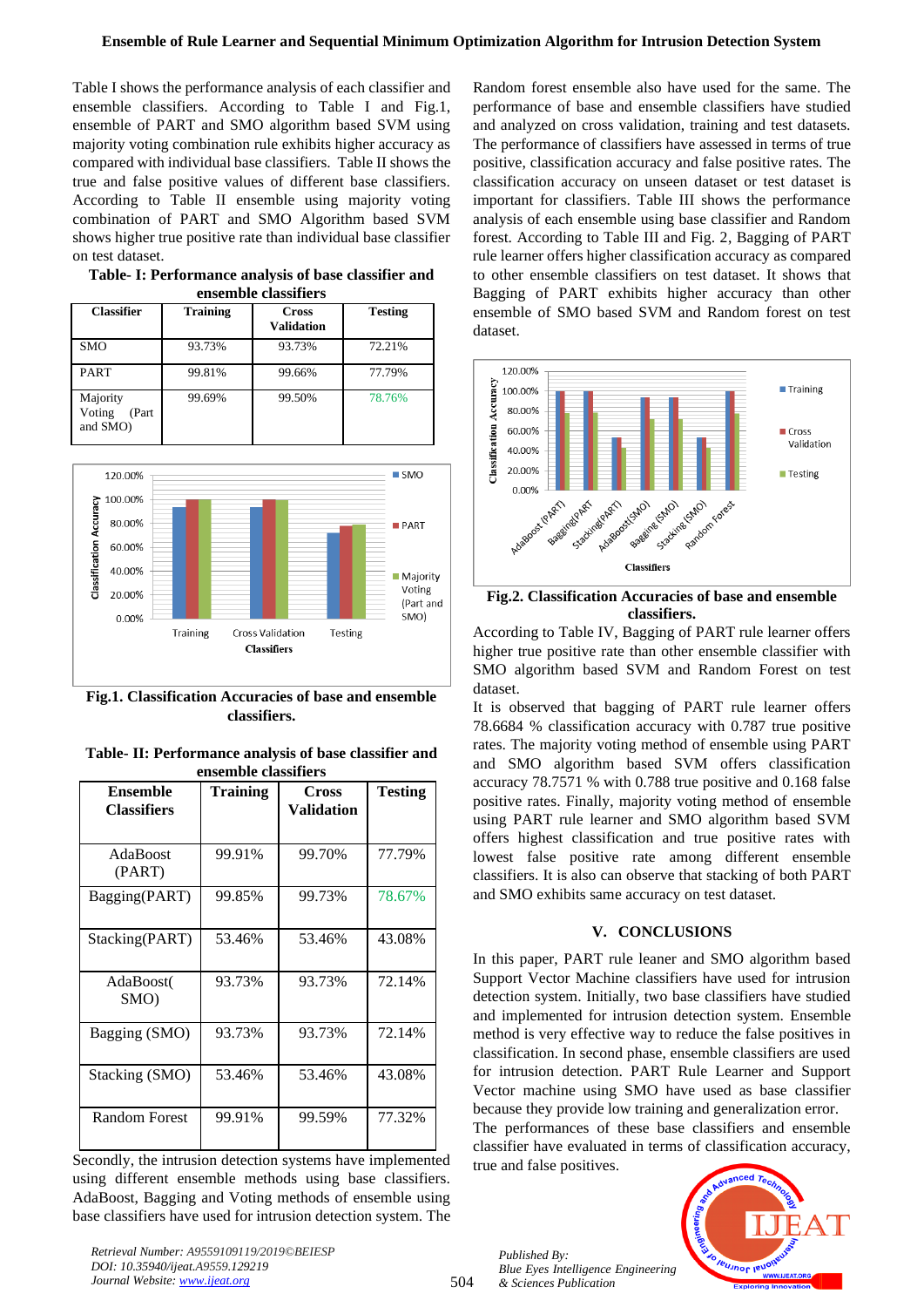

Genetic search algorithm have used to reduce the dimensionally of training dataset which decreased computational and model biding time. Ensemble method uses unstable classifiers for increasing classification accuracy.

 The experimental results show that bagging of PART rule learner offers 78.6684 % classification accuracy with 0.787 true positive rates. The majority voting method of ensemble using PART and SMO algorithm based SVM offers classification accuracy 78.7571 % with 0.788 true positive and 0.168 false positive rates.

 Finally, majority voting method of ensemble using PART rule learner and SMO algorithm based SVM offers highest classification and true positive rates with lowest false positive rate among different ensemble classifiers. It is also can observe that stacking of both PART and SMO exhibits same accuracy on test dataset.

|  |  |  |  |  |  |  |  |  |  |  | Table-III: True positives and false positives of base and ensemble classifiers |
|--|--|--|--|--|--|--|--|--|--|--|--------------------------------------------------------------------------------|
|--|--|--|--|--|--|--|--|--|--|--|--------------------------------------------------------------------------------|

| <b>Classifier</b> | True positive | <b>False Positive</b> | True positive on        | <b>False Positive on</b> | True positive | <b>False Positive</b> |
|-------------------|---------------|-----------------------|-------------------------|--------------------------|---------------|-----------------------|
|                   | on Training   | on Training           | <b>Cross Validation</b> | <b>Cross Validation</b>  | on Testing    | on Testing            |
| <b>SMO</b>        | 0.937         | 0.067                 | 0.937                   | 0.067                    | 0.722         | 0.227                 |
| <b>PART</b>       | 0.998         | 0.002                 | 0.997                   | 0.003                    | 0.778         | 0.176                 |
| Majority          | 0.997         | 0.003                 | 0.995                   | 0.005                    | 0.788         | 0.168                 |
| Voting            |               |                       |                         |                          |               |                       |
| (Part and         |               |                       |                         |                          |               |                       |
| SMO)              |               |                       |                         |                          |               |                       |

**Table- IV: True positive and False positives of AdaBoost, Bagging and Random forest**

| <b>Ensemble</b><br><b>Classifier</b> | <b>True positive</b><br>on Training | <b>False Positive</b><br>on Training | True positive on<br><b>Cross Validation</b> | <b>False Positive on</b><br><b>Cross Validation</b> | <b>True positive</b><br>on Testing | <b>False</b><br><b>Positive on</b> |
|--------------------------------------|-------------------------------------|--------------------------------------|---------------------------------------------|-----------------------------------------------------|------------------------------------|------------------------------------|
|                                      |                                     |                                      |                                             |                                                     |                                    | <b>Testing</b>                     |
| <b>AdaBoost</b>                      | 0.999                               | 0.001                                | 0.997                                       | 0.003                                               | 0.778                              | 0.176                              |
| (PART)                               |                                     |                                      |                                             |                                                     |                                    |                                    |
| <b>Bagging</b><br>(PART)             | 0.999                               | 0.001                                | 0.997                                       | 0.003                                               | 0.787                              | 0.170                              |
|                                      |                                     |                                      |                                             |                                                     |                                    |                                    |
| <b>Stacking</b>                      | 0.535                               | 0.535                                | 0.535                                       | 0.535                                               | 0.431                              | 0.431                              |
| (PART)                               |                                     |                                      |                                             |                                                     |                                    |                                    |
| <b>AdaBoost</b>                      | 0.937                               | 0.067                                | 0.937                                       | 0.067                                               | 0.721                              | 0.227                              |
| SMO                                  |                                     |                                      |                                             |                                                     |                                    |                                    |
| Bagging (SMO)                        | 0.937                               | 0.067                                | 0.937                                       | 0.067                                               | 0.721                              | 0.227                              |
| Stacking(SMO)                        | 0.535                               | 0.535                                | 0.535                                       | 0.535                                               | 0.431                              | 0.431                              |
| <b>Random Forest</b>                 | 0.999                               | 0.001                                | 0.996                                       | 0.004                                               | 0.773                              | 0.179                              |

### **REFERENCES**

- 1. Imson Garfinkel and Gene Spafford, "Practical UNIX and Internet Security: Morris Street, Sebastopol CA," O'Reilly and Associates Inc., ISBN 1-56592-148-8, 2nd edition, April 1996.
- 2. Ethem Alpaydın. Introduction to Machine Learning, Massachusetts London England: MIT Press Cambridge,  $2<sup>nd</sup>$  edition, ISBN 978-0-262-01243-0, 2010.
- 3. Alex and Vishwanathan. Introduction to Machine Learning. Cambridge. United Kingdom: Cambridge University Press, 2008.
- 4. Tom T. Mitchell. Machine Learning. Portland: McGraw Hill, ISBN: 0070428077 March 1, 1997.
- 5. Jason Brownlee, "Machine Learning Mastery: Machine Learning Resource Guide," [http://MachineLearningMastery.com.](http://machinelearningmastery.com/)
- 6. Heber Ezra, Sheriff Bard and Mohamed Shaheen, "Adaptive Layered Approach using Machine Learning Techniques with Gain Ratio for Intrusion Detection Systems," In International Journal of Computer Applications., vol. 56, no.7, October 2012, pp. 10-16.
- 7. Juvonen et.al. , "Combining Conjunctive Rule Extraction with Diffusion Maps for Network Intrusion Detection," In proc. Eighteenth IEEE Symposium on Computers and Communications (ISCC 2013), 2013, pp. 411-416.
- 8. Muamer N. Mohammada et.al., "A Novel Intrusion Detection System by using Intelligent Data Mining in WEKA Environment," Procedia Computer Science., vol.3, no.3, 2011, pp.1237–1242.
- 9. Mrutyunjaya, Ajith and Manas, "A Hybrid Intelligent Approach for Network Intrusion Detection," in Proc. International Conference on Communication Technology and System Design, Procedia Engineering, vol. no. 36, 2011, pp.1-9.
- 10. Mirco Marchetti, Michele and Fabio "Framework and Models for Multistep Attack Detection," Journal of Security and Its Applications, vol. 5, no. 4, October 2011, pp. 73-82.
- 11. P. Shrinivasu and Avadhani, "Genetic Algorithm based Weight Extraction Algorithm for Artificial Neural Network Classifier in Intrusion Detection," Procedia Engineering, Elsevier Ltd., vol. 38, ,2012 pp. 144-53.
- 12. Arun Kumar and Selvakumar, "Detection of Distributed Denial of Service attacks using an Ensemble of adaptive and Hybrid Neuro-Fuzzy Systems," In Computer Communications, vol. 36, no. 3, February 2013, pp. 303–319.
- 13. Bartosz, and Bogusław, "Clustering-based Ensembles for one-class classification", In Information Sciences, vol. 264, 2014, pp.182–195.
- 14. Srilatha Chebrolu, Ajith Abraham and Johnson P. Thomas, "A Feature deduction and Ensemble design of Intrusion detection systems," In Computers & Security.vol. no. 24, 2005, pp. 295-307.
- 15. Srinivas Mukkamalaa, Andrew Sunga and Ajith Abrahamb, "Intrusion Detection uses an Ensemble of Intelligent paradigms," In Journal of Network and Computer Applications, vol. 28, 2005, pp.167–182.
- 16. 16 Eitan Menahem, at.el. "Improving malware detection by applying Multi-inducer Ensemble," In Computational Statistics and Data Analysis, vol. 53, 2009, pp. 1483–1494
- 17. Yang Liu, Xiaohui Yu, Jimmy and Aijun, "Combining Integrated sampling with SVM Ensembles for Learning from Imbalanced Datasets," In Information Processing and Management, vol. 47, 2011, pp. 617–631.
- 18. Charlie Obimbo, Haochen Zhou and Ryan Wilson, "Multiple SOFMs Working Cooperatively In a Vote-based Ranking System For Network Intrusion detection," In Procedia Computer Science, vol. 6, 2011, pp. 219–224.



*Published By: Blue Eyes Intelligence Engineering & Sciences Publication*